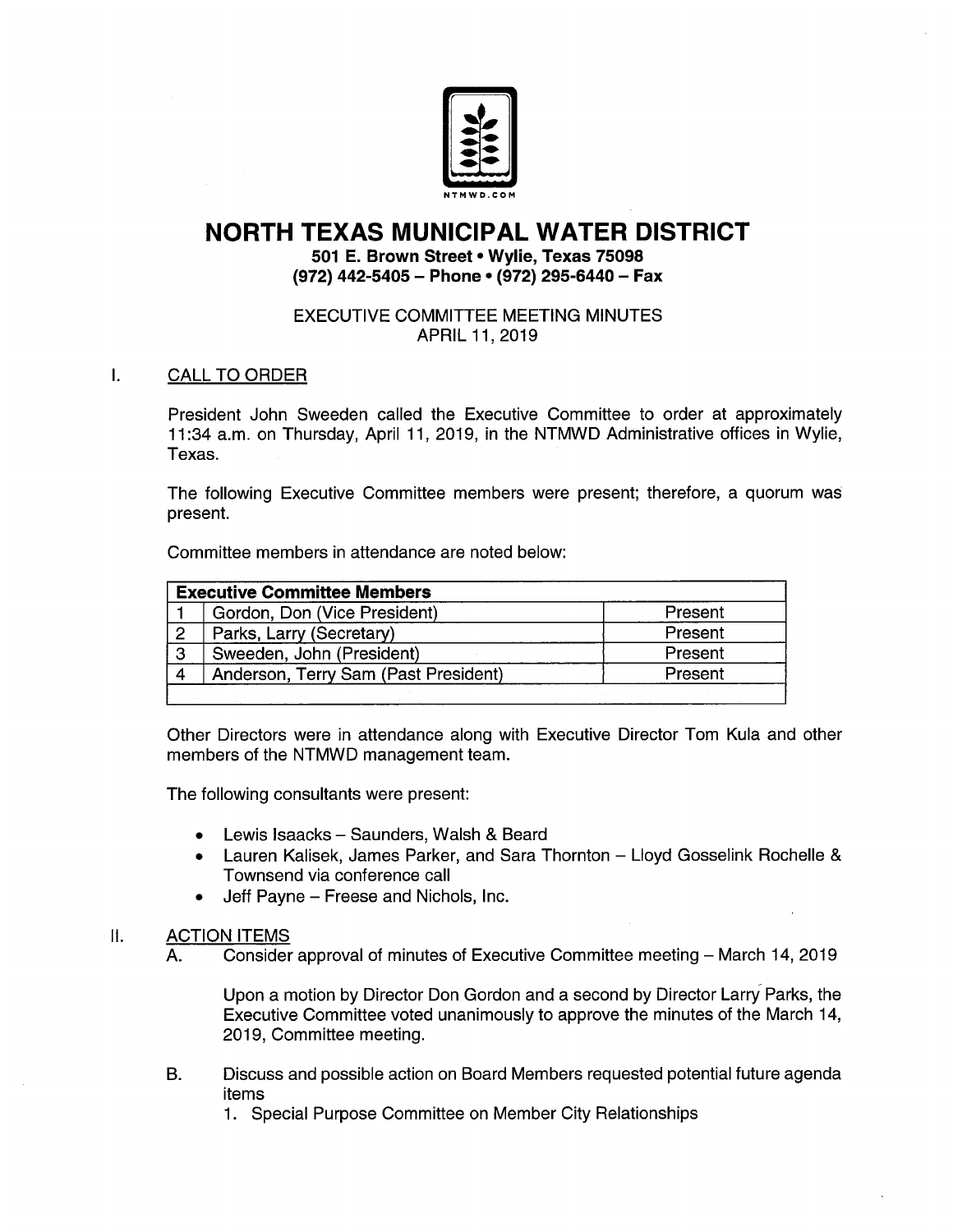President John Sweeden provided a brief update on the status of the Special Purpose Committee and stated he planned to appoint the Committee prior to his term ending as President. He advised that he had contacted Director Bill Glass this morning and would contact others by the end of the day to schedule the first meeting. He indicated he wanted new and tenured Board members to serve on the Committee.

#### III. DISCUSSION ITEMS

A. Executive Director's Status Report concerning legislation and regulatory matters, budgets, current projects and ongoing programs of the District including the Regional Water System, Regional Wastewater System, Regional Solid Waste System, Watershed Protection, and Water Conservation

Executive Director Tom Kula reviewed the events scheduled for April 25, 2019, at the John Bunker Sands Wetland Center in Seagoville, Texas. He indicated the Special Board meeting will begin at 3: 00 p. m., and the Regular Board meeting will start at 4:00 p.m. followed by a social event.

Mr. Kula mentioned the Temporary Change in Disinfectant ended on April 1, 2019, and that NTMWD received very few comments this year from the public. He stated the Member Cities and Customers managed their own calls and emails regarding the change in disinfectant.

Mr. Kula also provided a brief update on the Richardson pipeline failure. He stated that the NTMWD staff called the 13 effected homeowners following the March Board meeting and sent packets with the pipeline analysis results out the next day. He indicated the next step is for Pure Technologies to complete the analysis of the pipeline and provide results to NTMWD in June.

- B. Legislative Update
	- 1. Discuss potential legislation affecting NTMWD

Staff member Brian Brooks provided an update on several upcoming legislative bills that may have potential impact on the District.

2. Report from Texas Water Day event

Mr. Brooks and Directors that attended the event provided an overview of Texas Water Day activities.

- C. Agendas for April 2019 Board of Directors Committee meetings
	- 1. Policy Committee Meeting

Deputy Director Joe Stankiewicz provided an update on the Policy Committee meeting agenda for the meeting later on this date, which includes consideration of a recommendation on authorizing a professional services agreement to develop and evaluate requests for proposals for solar energy purchase. He stated due to changes in the Texas energy market, the District is looking at the possibility of adding solar energy to the District's energy portfolio.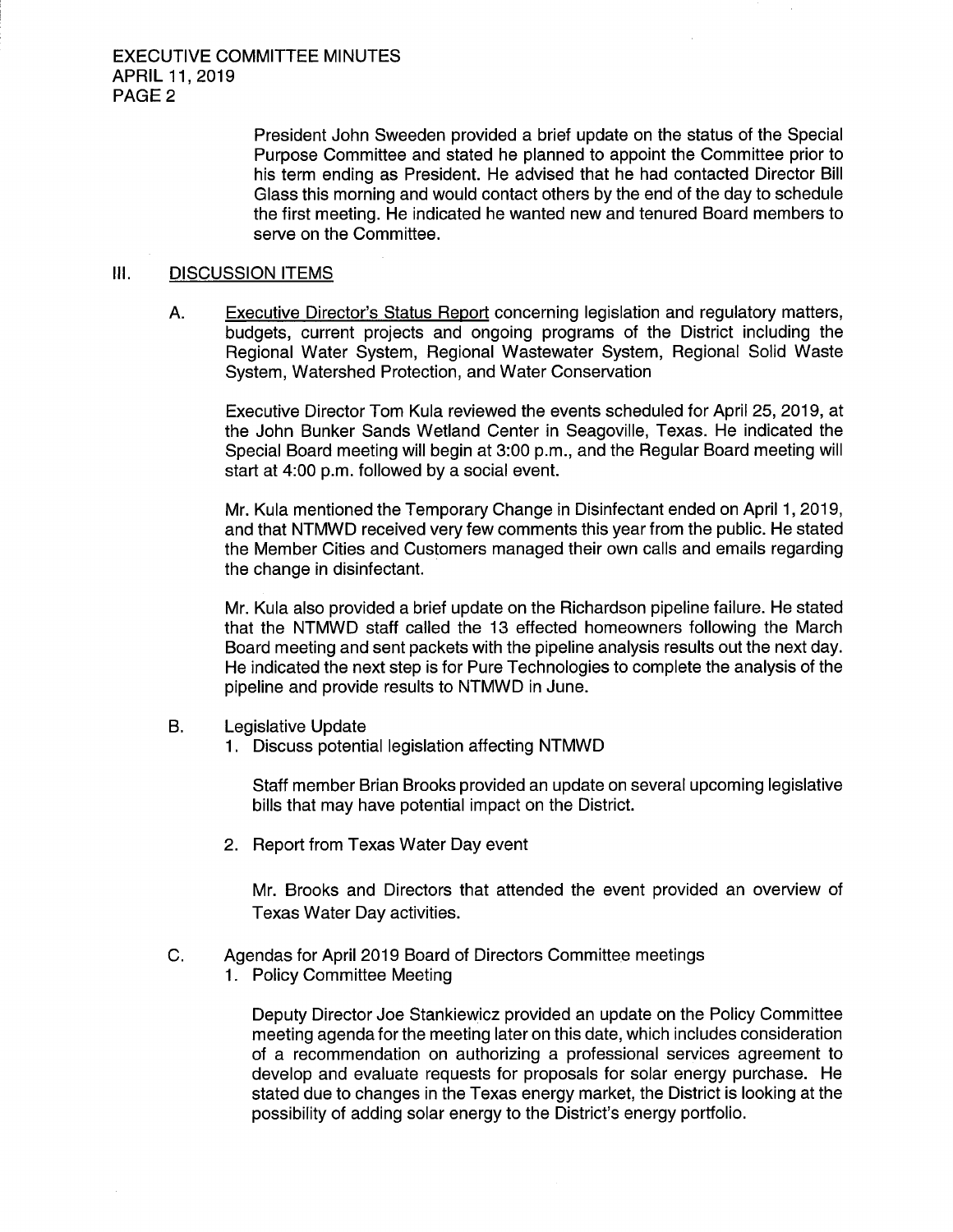2. Wastewater Committee Meeting

Mr. Kula mentioned the Wastewater Committee will meet later on this date and the agenda includes an update on the Sister Grove Regional Water Resource Recovery Facility.

3. Water Committee Meeting

Assistant Deputy Billy George mentioned that the Water Committee will meet later on this date, and the agenda will include a discussion on the Environmental Protection Agency( EPA) Administrative Order. Mr. Stankiewicz also mentioned an update will be provided on the Bois d' Arc Lake Raw Water Pipeline project.

D. Review April 2019 Board of Directors regular Board meeting agenda

Mr. Kula reminded the Directors that the April 25, 2019, Board meeting will be held at the John Bunker Sands Wetland Center in Seagoville, Texas. Mr. George informed the Committee that the Texas Department of Transportation approved directional signage to the Wetland Center for Highway 175.

E. Discuss rescheduling May 9, 2019, Executive Committee meeting to May 16, 2019

Mr. Kula recommended moving the May 9<sup>th</sup> Executive Committee due to the Public Utility Commission rate case hearing scheduled for that date. Alternative dates were discussed, and the Executive Committee meeting will be moved to May 16, 2019.

F. Discuss appointment of Nominating Committee for 2019-2020 slate of officers

President Sweeden mentioned the Nominating Committee has typically been composed of the past three presidents and recommended the Committee meet on the same date as the next Executive Committee meeting.

G. Water System Update

NTMWD staff mentioned the Rainmaker Award Dinner is scheduled for May 7, 2019, and suggested the Chairman of the Water Committee be invited to attend along with NTMWD staff.

H. Wastewater System Update

Mr. Kula mentioned there was a request from the Wylie Mayor for the City Council and City staff to tour the Muddy Creek Wastewater Treatment Plant, and the tour has been scheduled for May 3, 2019.

Ī. Solid Waste System Update

Staff did not provide a Solid Waste System update.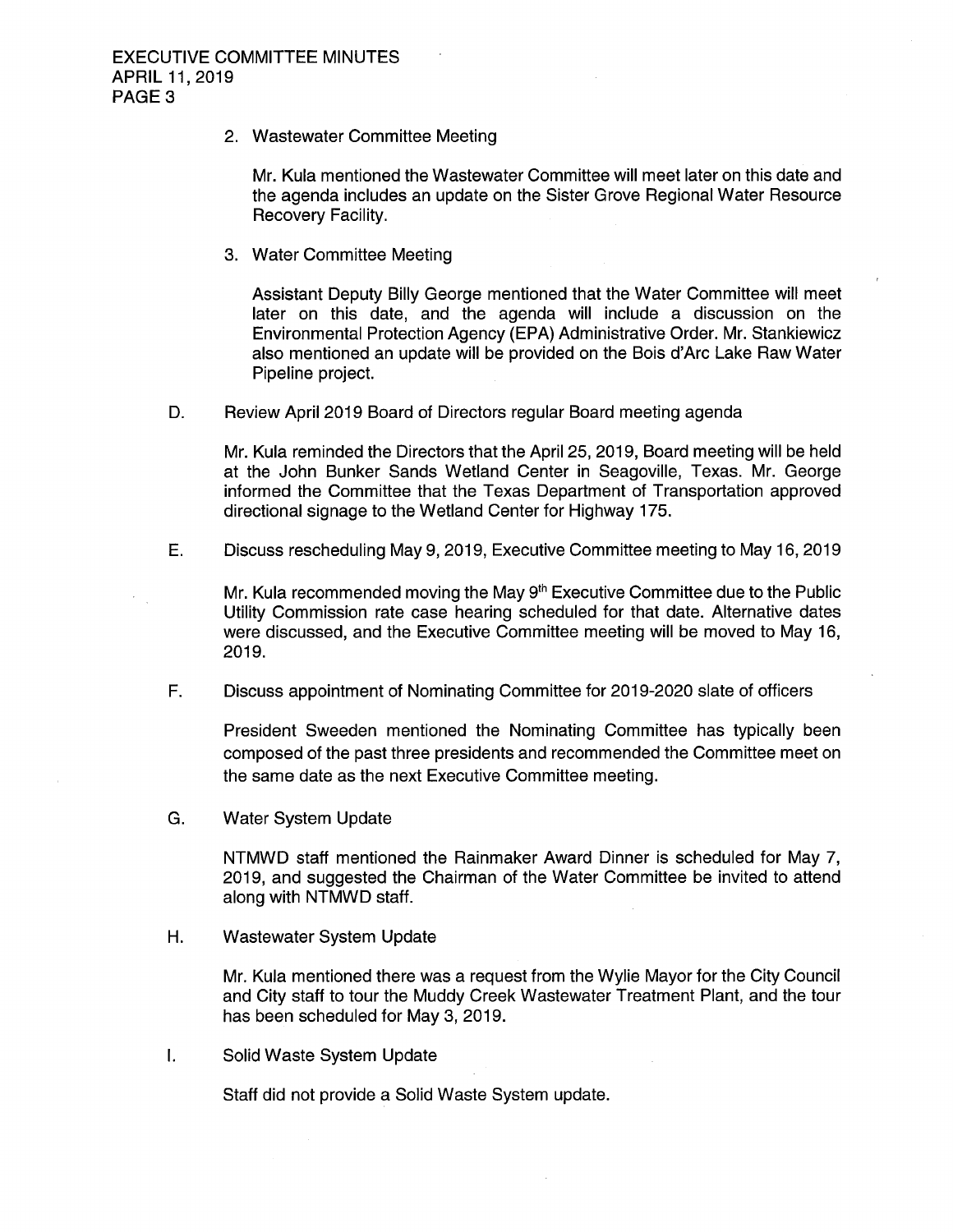#### EXECUTIVE COMMITTEE MINUTES APRIL 11, 2019 PAGE 4

## J. Personnel Update

Staff did not provide a Personnel update.

K. Finance/Budget Update

Staff did not provide a Finance/ Budget update.

L. Engineering Update

Staff did not provide an Engineering update.

M. District Policy Update

Staff did not provide a District Policy update.

N. Update on Bois d'Arc Lake project

Mr. Kula reviewed the plan for Bois d' Arc Lake Tour scheduled for May 1, 2019.

1. Bois d'Arc Lake land acquisition program

The regular session recessed at 12:17 p.m.

President John Sweeden declared a need for an Executive Session of the Executive Committee to discuss Agenda Item No. III. N. ( 1) pursuant to Texas Government Code, Title 5, Subchapter D, Section 551. 072, to discuss real property, and to discuss Agenda Items No. III. O. and III. P. pursuant to Texas Government Code, Title 5, Subchapter D, Section 551. 071, Consultation with Attorney.

The Executive Session was called to order by President John Sweeden at  $12:17$  p.m.

The Executive Session adjourned at 1:37 p.m. No action was taken during the Executive Session.

- O. Discuss status of Member City contract matters including:<br>1. Petition of the Cities of Garland, Mesquite, I
	- Petition of the Cities of Garland, Mesquite, Plano and Richardson Appealing Wholesale Water Rates Implemented by North Texas Municipal Water District, Docket No. 46662 before the Public Utility Commission of Texas
	- 2. Petition of the Cities of Garland, Mesquite, Plano and Richardson Appealing Wholesale Water Rates Implemented by North Texas Municipal Water District, Docket No. 47863 before the Public Utility Commission of Texas
	- 3. Petition of the Cities of Garland, Mesquite, Plano, and Richardson Appealing Wholesale Water Rates Implemented by North Texas Municipal Water District, Docket No. 49043 before the Public Utility Commission of Texas